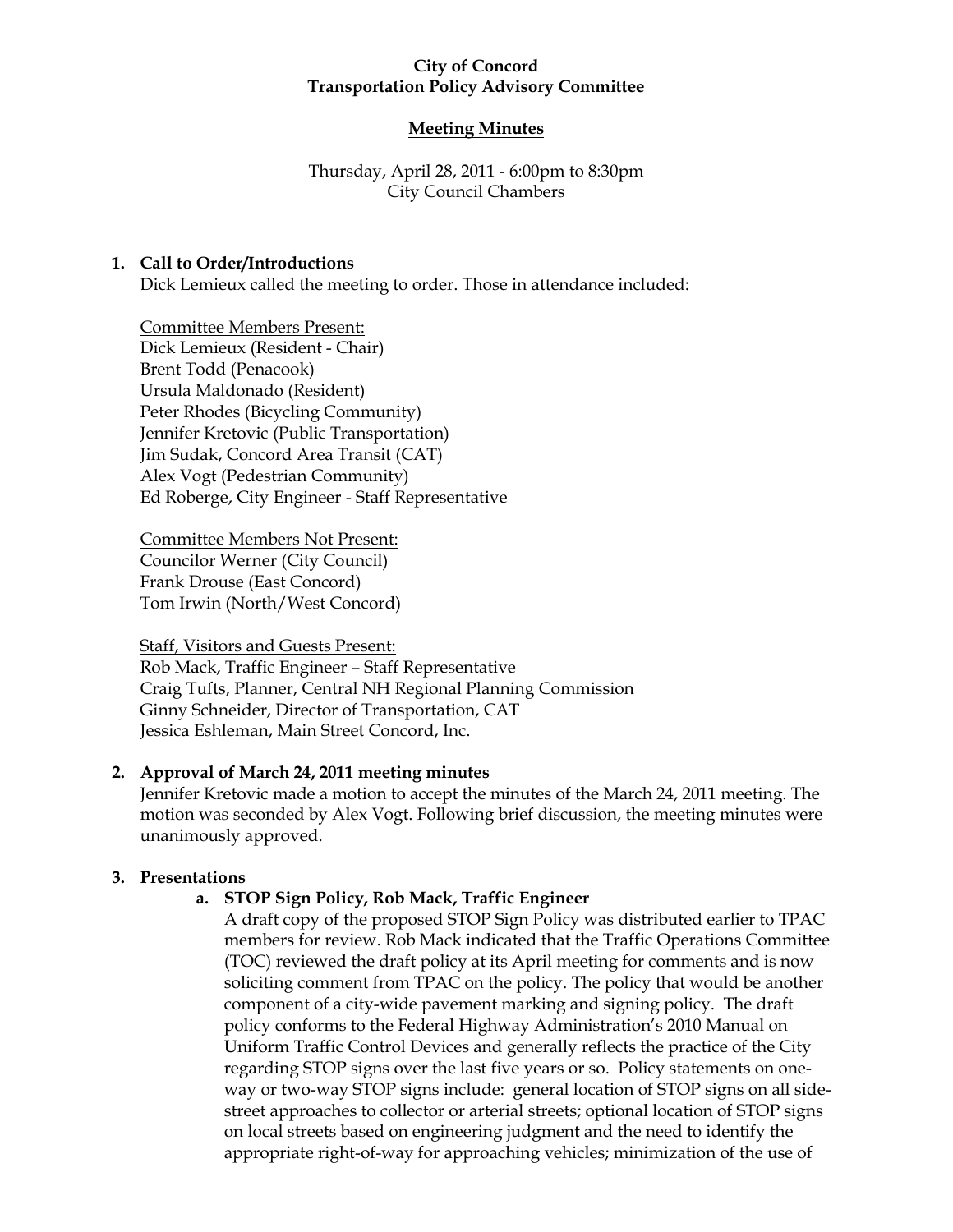STOP signs along collector and arterial streets so as to promote the travel function of these streets; and preclusion of STOP sign usage for sole purpose of controlling speed. Multi-Way STOP sign installations would require an engineering study that determines that the traffic characteristics and unique features of an intersection meet the criteria outlined in the MUTCD for installing Multi-Way STOP. The draft policy also includes provision for periodic review of Multi-Way STOP locations in the city for purpose of updating traffic control as appropriate.

Generally, TPAC supported the policy as drafted. Dick Lemieux asked if the policy includes review of existing signs that are not warranted. Rob Mack indicated that language in the policy allows for the periodic review of all stop signs.

Following discussions, staff will incorporate comments made by both TOC and TPAC into a final policy document for review.

## **b. "Rethinking Main Street" Plan Presentation, Jennifer Kretovic**

Ed Roberge invited attendees to review the posted plan graphics outlining existing conditions and proposed layout options contained in the downtown streetscape improvement project. Jennifer Kretovic, Concord 20/20 and Jessica Eshleman, Main Street Concord, Inc. outlined the project team's efforts and findings getting to the point of the draft final report. Extensive public effort has been committed to date and the project team is planning to present the final report to City Council in June or July. Jennifer Kretovic also indicated that she and possibly other project team members will present the project plans and findings at each of the TPAC subcommittees for their input.

The Committee had a brief discussion on the plans presented and generally concur with the consensus preferred option.

#### **4. Public Comment**

There were no public comments at this meeting.

#### **5. Consent Reports**

- **a. Approval of Subcommittee Nominations** There were no subcommittee nominations to consider.
- **b. Approval of Subcommittee Minutes (Pedestrian, Bicycle, Public Transportation, Traffic Operations)** The Committee unanimously approved the meeting minutes of the Pedestrian, Bicycle, Public Transportation, and Traffic Operations Committee meetings.

#### **6. TPAC Referrals from City Council, Staff and Chair**

**a. Petition from residents of Horseshoe Pond Place to install a snow shelter at the bus and trolley stop and maintain the sidewalk to North State Street** *(City Council: 2/2011, TPAC: 2/24/2011, 3/24/2011, 4/28/2011)* Ed Roberge referred to the TPAC – Public Transit Committee final report forwarded with the agenda package and provided copies at the meeting. The final report outlines a recommendation by Concord Area Transit (CAT) to pickup and drop-off residents directly at the Horseshoe Pond Place and a recommendation by staff and TPAC to consider the sidewalk section connecting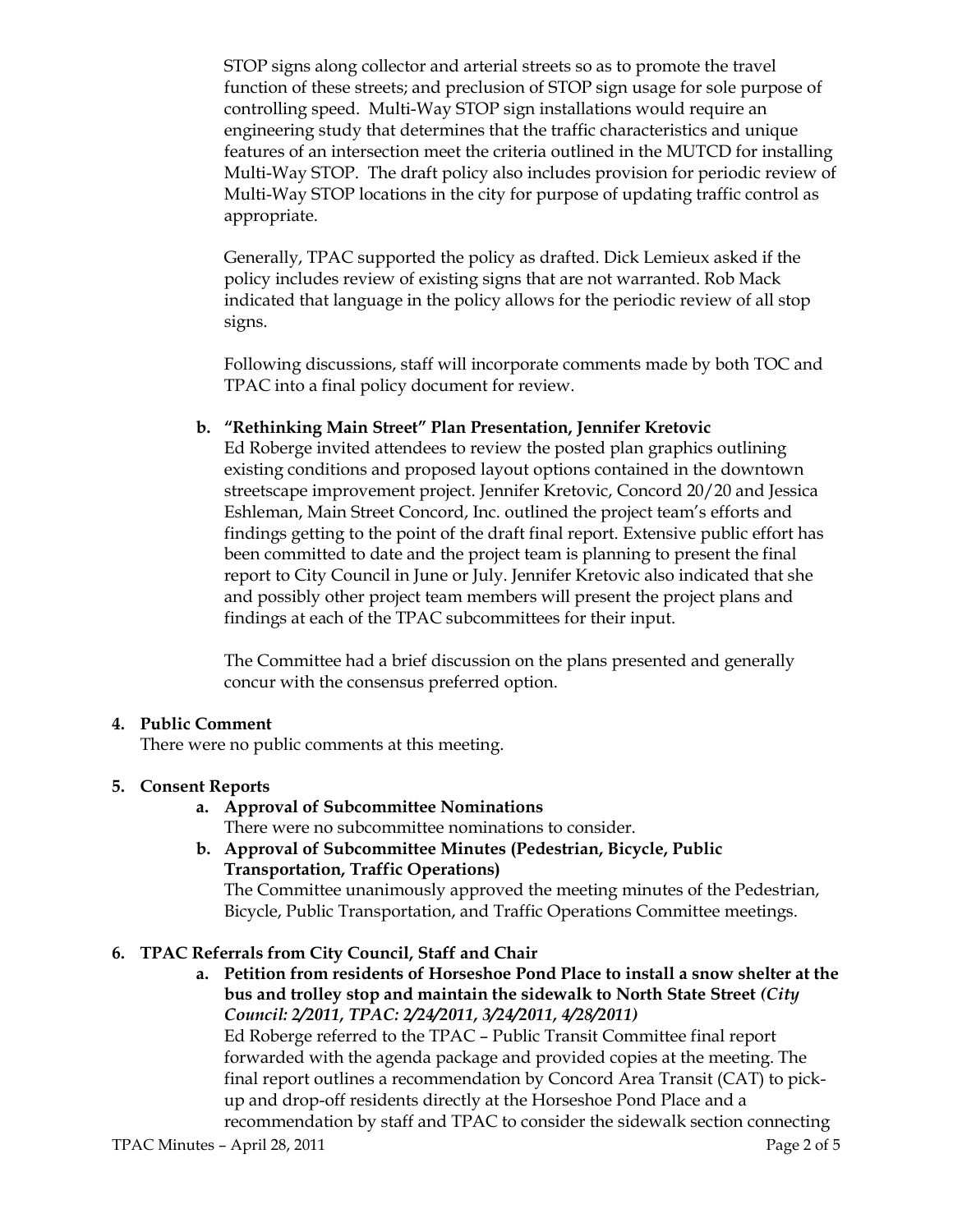North State Street to Commercial Street via Horseshoe Pond Lane.

Following discussions, TPAC suggested several minor edits to be incorporated into the final report to City Council. Brent Todd made a motion to approved the final report including the minor edits discussed. The motion was seconded by Ursula Maldonado. Following a brief discussion, the motion passed unanimously. Ed Roberge indicated that edits will be made to the final report and forwarded to City Council for the May 2011 meeting.

## **7. Status report on subcommittees**

## **a. Pedestrian Committee, Alex Vogt**

Alex Vogt reported that the Pedestrian Committee met in April and discussed several items including receiving an honorable mention on the application to the Federal Highway Administration (FHWA) for designation of Concord as a Walk Friendly Community. Of the 35 total application submitted, Alex Vogt indicated that 11 received awards and 8 received honorable mentions. Concord was the only award in New England. The evaluation committee provided good feedback on its rating of the Concord application and Concord is highlighted on their website.

The Pedestrian Committee continued its discussions on the Merrimack River Greenway Trail (MRGT) project including options for funding. The committee and the project team hopes to schedule events along the project corridor in the near future.

Alex Vogt reported that the Red River Theater will be hosting a presentation by Dan Burden on walkable communities. The event will be held on may 4, 2011 at 4:00 PM. All are welcome to join

#### **b. Bike Committee, Peter Rhodes**

Peter Rhodes reported that the Bike Committee presented the Bike Master Plan and the Merrimack River Greenway Trail (MRGT) project to the Planning Board at its April 13th meeting. The Planning Board accepted the reports and will make a recommendation to Council to include references of the reports in the 2030 Master Plan.

Peter Rhodes reported that the committee will begin focusing its attention on the capital projects listed in the bike master plan including placement in the City's CIP and funding sources.

## **c. Public Transit Committee, Jennifer Kretovic**

Jennifer Kretovic reported that the Public Transit Committee had an excellent meeting at Saint Paul's Church on April 14<sup>th</sup>. There were about 10 to12 regular CAT riders in attendance. It was a challenge to keep to the meeting agenda because they were very enthusiastic to share their comments, questions, concerns and praise for the system.

Ginny Schneider and Jim Sudak responded on behalf of CAT for most of the questions. Some of the comments made at the meeting included: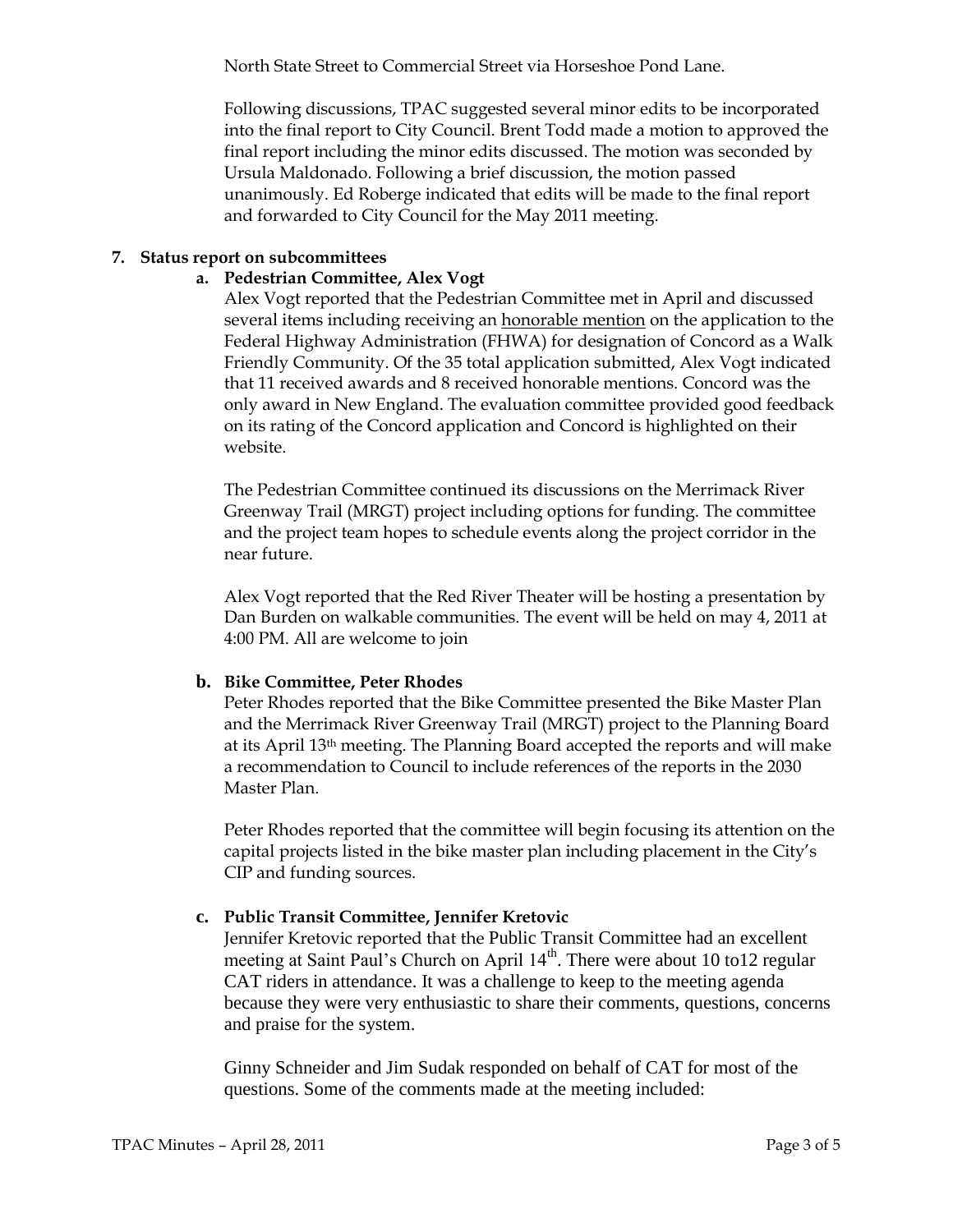- Private funding donations should be used for benches to be placed at bus stops if bus shelters are not affordable – and how people could gift money to the city for the purchase of benches
- It is recognized the bus stops located on private property do not have bus stop signs at those locations. The example given was Wal-Mart, which has two entryways and a large area between the doors, but no indication of where the bus will be boarding passengers.
- There was a request to return service to Saint Paul's School which CAT is working directly with campus administration.
- Request for Saturday Service was pointed out a couple of times. The request for service was directly related to an inability to work on weekends without adequate transit services.
- CAT and the Committee discussed travel training services particularly for those with mental disabilities that might be hindered with a fear of the unknown. With adequate assistance such a barrier could evolve into very beneficial social interactions.
- There was concern over Central NH Transit which is no longer operational, but had been providing non-emergency transportation to people not along the fixed route service.
- Kudos were given to CAT and Foxfire Management for the organization of the free meal on Christmas Day
- A concern over the use of the advertising wraps was brought up. The rider noted the difficulty in seeing out to know if you were at your stop, and also how they are stifling for people with claustrophobia
- There was both praise and individual, personal reports regarding the drivers

Jennifer Kretovic reported that the budget review process schedule was announced including the City Manager's presentation on May 17th, the budget hearing for CAT on June 9<sup>th</sup> and the final budget adoption on June  $27<sup>th</sup>$ . All were encouraged to attend.

# **d. Traffic Operations Committee, Rob Mack**

Rob Mack reported that the Traffic Operations Committee (TOC) met in April and discussed the new traffic signal at the Clinton/Langley Parkway intersection, which is scheduled to go operation on April 29th. The TOC also continued discussions on the stop sign policy, and discussed lifting the overnight parking ban City-wide.

Just prior to the TOC meeting, a small group of staff and TOC members met to discuss the previous efforts of the Neighborhood Traffic Committee (NTC) on revising the Traffic management Policy. This small group will continue to meet in advance of the TOC discuss the neighborhood traffic program and its policies.

# **8. TPAC Policy Objectives/Programs/Initiatives**

# **a. City-wide Speed and Pavement Marking Policy Update**

While there was nothing new to report on the speed limit and pavement marking policy underway, Rob Mack noted that staff has coordinated with GSD on a number of pavement marking matters including spring time striping as well as other areas throughout the City.